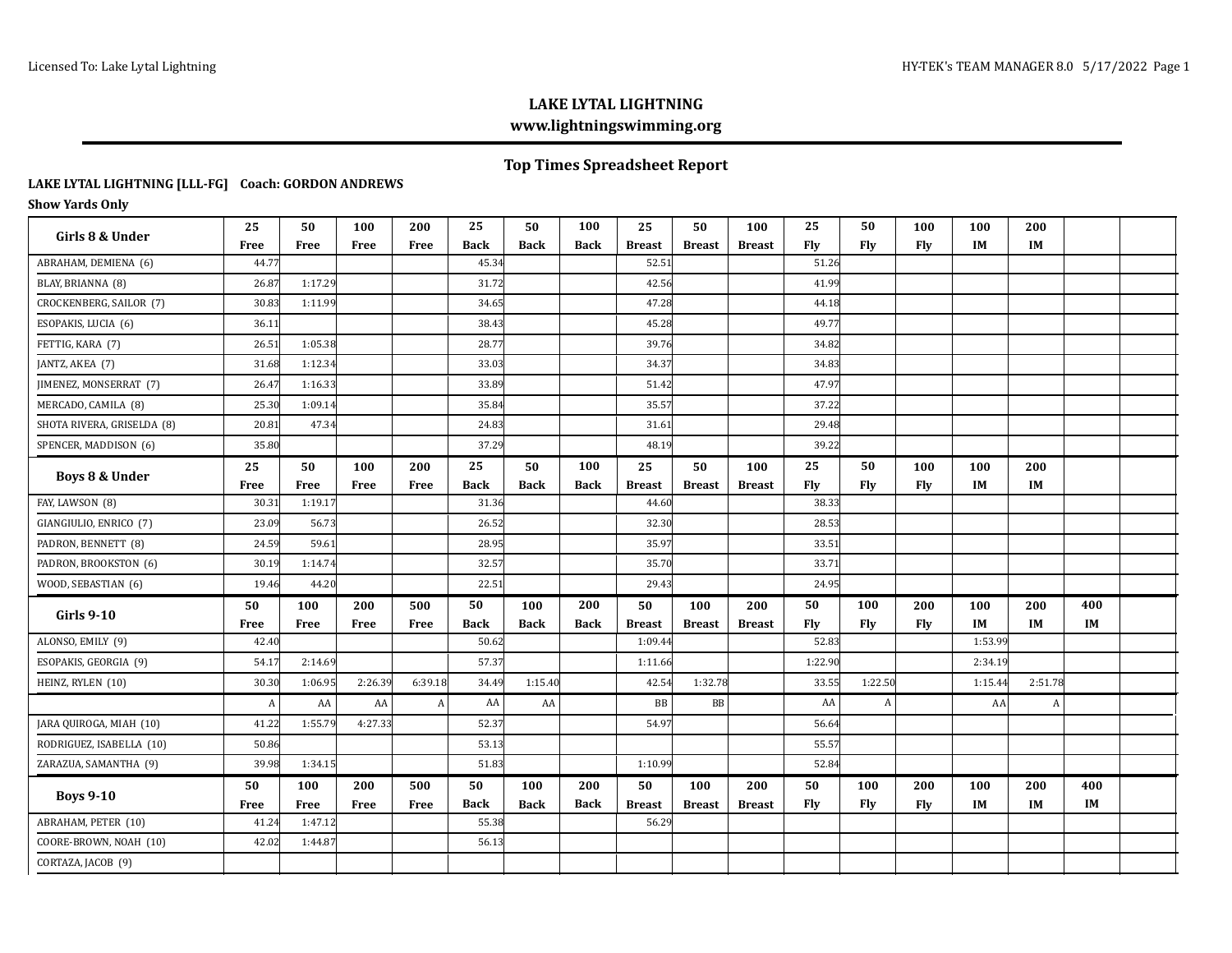# **Top Times Spreadsheet Report**

| <b>Boys 9-10</b>              | 50             | 100         | 200     | 500          | 50           | 100         | 200         | 50            | 100           | 200           | 50         | 100        | 200        | 100       | 200         | 400       |  |
|-------------------------------|----------------|-------------|---------|--------------|--------------|-------------|-------------|---------------|---------------|---------------|------------|------------|------------|-----------|-------------|-----------|--|
|                               | Free           | <b>Free</b> | Free    | Free         | <b>Back</b>  | <b>Back</b> | <b>Back</b> | <b>Breast</b> | <b>Breast</b> | <b>Breast</b> | Flv        | Fly        | <b>Fly</b> | IM        | IM          | IM        |  |
| FAIRBANKS, FELIX (9)          | 37.15          | 1:31.55     | 3:20.06 |              | 47.02        |             |             | 53.48         |               |               | 51.29      |            |            | 1:40.31   |             |           |  |
|                               | $\overline{B}$ |             |         |              | $\mathbf B$  |             |             |               |               |               |            |            |            |           |             |           |  |
| GISONNI, CRISTIAN (10)        | 39.01          | 1:42.38     |         |              | 49.23        |             |             | 53.47         |               |               | 51.84      |            |            | 1:48.28   |             |           |  |
| HALLERAN, LIAM (9)            | 44.77          | 1:46.87     |         |              | 48.81        |             |             | 1:07.74       |               |               | 58.90      |            |            | 1:59.03   |             |           |  |
| HIGGINS, JOSHUA (9)           | 44.35          | 1:56.69     |         |              | 55.80        |             |             | 1:20.16       |               |               | 1:24.01    |            |            | 2:19.48   |             |           |  |
| LESNICK, ADAM (9)             |                |             |         |              |              |             |             |               |               |               |            |            |            |           |             |           |  |
| LOPEZ, JUSTIN (10)            | 57.76          | 2:02.58     |         |              | 1:02.11      |             |             | 1:15.26       |               |               |            |            |            | 2:08.28   |             |           |  |
| MUSUKWA, MARC (10)            | 52.87          |             |         |              |              |             |             |               |               |               |            |            |            |           |             |           |  |
| NOCERA, VINCENT (9)           | 49.58          | 1:59.38     |         |              | 1:07.18      |             |             | 52.60         |               |               |            |            |            |           |             |           |  |
| SHEPLEY, MASON (10)           | 31.49          | 1:08.24     | 2:26.97 | 6:21.52      | 37.65        | 1:20.49     |             | 40.57         | 1:28.46       |               | 37.83      | 1:30.97    |            | 1:21.48   | 2:45.76     |           |  |
|                               | <b>BB</b>      | A           | A       | A            | <b>BB</b>    | BB          |             | A             | A             |               | BB         | BB         |            | <b>BB</b> | A           |           |  |
| SUAREZ DE PUGA, SEBASTIAN (9) | 36.60          | 1:25.88     |         |              | 43.23        |             |             | 53.97         |               |               | 42.05      |            |            | 1:31.42   |             |           |  |
|                               | $\, {\bf B}$   | $\vert$ B   |         |              | B            |             |             |               |               |               | B          |            |            | B         |             |           |  |
|                               | 50             | 100         | 200     | 500          | 50           | 100         | 200         | 50            | 100           | 200           | 50         | 100        | 200        | 100       | 200         | 400       |  |
| <b>Girls 11-12</b>            | Free           | Free        | Free    | Free         | <b>Back</b>  | <b>Back</b> | <b>Back</b> | <b>Breast</b> | <b>Breast</b> | <b>Breast</b> | <b>Fly</b> | <b>Fly</b> | <b>Fly</b> | IM        | IM          | IM        |  |
| AVENDANO, JADAHI (11)         | 40.89          | 1:42.18     | 4:01.97 |              | 52.26        |             |             | 1:03.22       |               |               | 54.89      |            |            | 2:03.01   |             |           |  |
| BELLO, MAGGIE (11)            | 37.72          | 1:26.88     | 3:07.98 |              | 44.91        | 1:36.13     |             | 1:02.76       |               |               |            |            |            | 1:44.52   |             |           |  |
| BROWN, DANIELA (12)           | 31.75          | 1:15.39     | 2:52.22 | 7:21.86      | 38.45        | 1:24.68     |             | 59.27         | 1:37.06       |               | 40.48      | 1:43.21    |            | 1:23.92   | 3:12.50     |           |  |
|                               | $\mathbf B$    |             |         |              |              | B           |             |               |               |               |            |            |            | B         |             |           |  |
| CAMPUZANO, GABRIELA (12)      | 26.59          | 1:01.21     | 2:09.63 | 5:35.80      | 31.93        | 1:07.59     |             | 39.48         |               |               | 29.24      | 1:04.77    | 2:32.22    | 1:08.29   | 2:23.66     | 5:04.95   |  |
|                               | AAA            | A           | AA      | AAA          | A            | AA          |             | BB            |               |               | AA         | AA         | A          | AA        | AA          | AA        |  |
| COOPER, ADRIANNA (11)         | 38.13          | 1:23.85     | 3:02.53 |              | 48.06        | 1:48.29     |             | 53.76         | 2:07.92       |               | 49.44      |            |            | 1:40.35   |             |           |  |
| FAIRBANKS, MAGGIE (11)        | 34.54          | 1:18.08     | 2:56.25 |              | 36.88        | 1:22.47     |             | 48.12         |               |               | 40.48      |            |            | 1:23.51   |             |           |  |
|                               |                |             |         |              | $\mathbf B$  | B           |             |               |               |               |            |            |            | B         |             |           |  |
| GISONNI, VALENTINA (12)       | 32.61          | 1:15.56     |         |              | 38.21        |             |             | 43.12         |               |               | 38.00      |            |            | 1:23.14   |             |           |  |
|                               | B              |             |         |              |              |             |             |               |               |               |            |            |            | B         |             |           |  |
| KAUKE, ALEXANDRA (12)         | 39.90          | 1:29.77     |         |              | 44.75        |             |             | 1:02.55       |               |               | 47.44      |            |            | 1:50.14   |             |           |  |
| MARTINI, RAELYN (12)          | 29.80          | 1:05.43     | 2:29.13 | 6:39.33      | 38.34        |             |             | 45.60         | 1:42.29       |               | 33.20      | 1:21.20    |            | 1:16.07   | 2:54.51     |           |  |
|                               | BB             | BB          | B       | B            |              |             |             |               |               |               | BB         | B          |            | <b>BB</b> | B           |           |  |
| ROMAN, MADALYN (12)           | 31.34          | 1:09.10     | 2:28.08 | 6:38.53      | 37.33        | 1:23.23     |             | 47.64         | 1:41.13       |               | 37.00      | 1:25.02    |            | 1:23.26   | 2:58.36     | 6:15.71   |  |
|                               | B              | B           | BB      | $\, {\bf B}$ | $\, {\bf B}$ | B           |             |               |               |               |            |            |            | B         | $\mathbf B$ | $\vert$ B |  |
| SALAS, GABRIELA (11)          | 40.67          |             |         |              | 58.57        |             |             | 1:05.45       |               |               | 54.25      |            |            |           |             |           |  |

#### **Show Yards Only**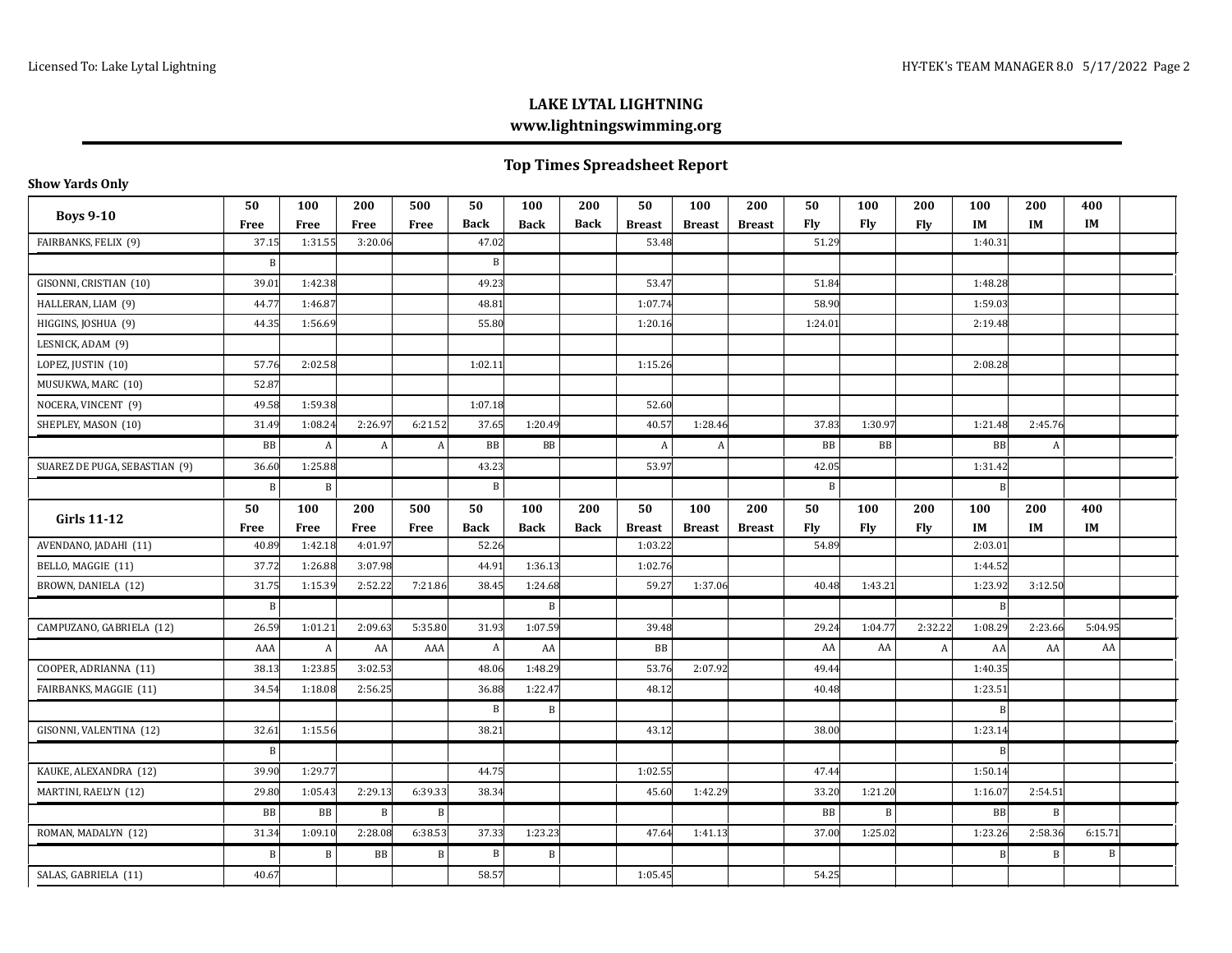| <b>Show Yards Only</b> |              |                  |                           |              |              |             |              |               |               |                  |             |                |                  |           |              |              |  |
|------------------------|--------------|------------------|---------------------------|--------------|--------------|-------------|--------------|---------------|---------------|------------------|-------------|----------------|------------------|-----------|--------------|--------------|--|
| <b>Girls 11-12</b>     | 50           | 100              | 200                       | 500          | 50           | 100         | 200          | 50            | 100           | 200              | 50          | 100            | 200              | 100       | 200          | 400          |  |
|                        | Free         | Free             | Free                      | Free         | <b>Back</b>  | <b>Back</b> | <b>Back</b>  | <b>Breast</b> | <b>Breast</b> | <b>Breast</b>    | Fly         | Fly            | Fly              | <b>IM</b> | IM           | IM           |  |
| VIGILANCE, RILEY (12)  | 39.63        | 1:30.94          |                           |              | 51.54        | 1:47.73     |              | 57.81         |               |                  | 58.48       |                |                  | 1:49.52   |              |              |  |
| WAGNER, LYDIA (11)     | 28.97        | 1:04.20          | 2:26.54                   | 6:03.00      | 36.18        | 1:17.87     |              | 34.44         | 1:13.55       | 2:51.51          | 32.10       | 1:13.37        |                  | 1:10.67   | 2:43.24      | 5:26.03      |  |
|                        | A            | BB               | BB                        | A            | B            | BB          |              | AA            | AA            | $\boldsymbol{A}$ | BB          | BB             |                  | A         | BB           | A            |  |
| YOUNG, KIANA (11)      | 30.87        | 1:04.59          | 2:19.83                   | 6:06.38      | 36.65        | 1:19.03     |              | 40.69         | 1:32.77       |                  | 33.56       | 1:12.76        |                  | 1:14.74   | 2:38.87      |              |  |
|                        | BB           | BB               | BB                        | A            | B            | B           |              | $\, {\bf B}$  | B             |                  | $_{\rm BB}$ | B <sub>B</sub> |                  | BB        | <b>BB</b>    |              |  |
| ZAPANTA, LANA (12)     | 31.95        | 1:13.77          | 3:01.47                   | 7:39.44      | 45.30        | 1:41.56     |              | 40.88         | 1:27.21       | 3:12.73          | 46.10       | 1:44.48        |                  | 1:23.76   | 3:13.66      | 6:13.85      |  |
|                        | $\mathbf{B}$ |                  |                           |              |              |             |              | B             | $\vert$ B     | $\mathbf{B}$     |             |                |                  | B         |              | $\mathbf{B}$ |  |
|                        | 50           | 100              | 200                       | 500          | 50           | 100         | 200          | 50            | 100           | 200              | 50          | 100            | 200              | 100       | 200          | 400          |  |
| <b>Boys 11-12</b>      | Free         | Free             | Free                      | <b>Free</b>  | <b>Back</b>  | <b>Back</b> | <b>Back</b>  | <b>Breast</b> | <b>Breast</b> | <b>Breast</b>    | Fly         | <b>Fly</b>     | Fly              | IM        | <b>IM</b>    | IM           |  |
| BEKESI, OLIVER (11)    | 32.68        | 1:14.91          | 2:36.56                   | 6:53.44      | 40.06        | 1:24.62     |              | 45.76         | 1:42.30       |                  | 41.89       | 1:40.52        |                  | 1:22.18   | 2:58.03      |              |  |
|                        |              |                  |                           | B            |              |             |              |               |               |                  |             |                |                  |           |              |              |  |
| BISHAI, DAVID (12)     | 28.12        | 59.57            | 2:12.69                   | 5:51.81      | 33.82        | 1:12.60     |              | 42.48         | 1:38.77       |                  | 32.99       | 1:18.42        |                  | 1:12.41   | 2:39.48      | 5:57.37      |  |
|                        | <b>BB</b>    | $\boldsymbol{A}$ | $_{\rm BB}$               | $\mathbf{A}$ | BB           | <b>BB</b>   |              | $\, {\bf B}$  |               |                  | BB          | B              |                  | BB        | $_{\rm BB}$  | $\, {\bf B}$ |  |
| HOWELL, COOPER (11)    | 33.72        | 1:11.26          | 2:37.05                   | 6:56.39      | 38.95        | 1:25.08     |              | 47.75         |               |                  | 38.17       | 1:24.87        |                  | 1:22.36   | 2:55.29      |              |  |
|                        |              |                  |                           | B            |              |             |              |               |               |                  |             |                |                  |           | $\mathbf{B}$ |              |  |
| LEONARD, COLBY (12)    | 44.91        | 1:46.28          |                           |              | 54.87        |             |              |               |               |                  | 1:01.80     |                |                  | 2:12.10   |              |              |  |
| MARTINEZ, ANDRIC (12)  | 28.62        | 1:05.99          | 3:05.06                   |              | 35.51        | 1:19.05     |              | 44.24         | 2:03.11       |                  | 38.63       | 1:52.63        |                  | 1:22.20   | 3:01.29      |              |  |
|                        | $_{\rm BB}$  | $\, {\bf B}$     |                           |              | $\, {\bf B}$ | B           |              |               |               |                  |             |                |                  |           |              |              |  |
| STONE, RYAN (11)       | 58.27        |                  |                           |              | 1:04.52      |             |              | 59.24         |               |                  | 1:22.20     |                |                  | 2:25.93   |              |              |  |
| THAXTON, ETHAN (11)    | 43.77        | 1:44.97          |                           |              | 53.41        |             |              | 58.86         |               |                  | 59.12       |                |                  | 1:53.95   |              |              |  |
| <b>Girls 13-14</b>     | 50           | 100              | 200                       | 500          | 1000         | 1650        | 100          | 200           | 100           | 200              | 100         | 200            | 200              | 400       |              |              |  |
|                        | Free         | Free             | Free                      | Free         | Free         | Free        | <b>Back</b>  | <b>Back</b>   | <b>Breast</b> | <b>Breast</b>    | <b>Fly</b>  | Fly            | IM               | IM        |              |              |  |
| BELLO, ERIKA (14)      | 30.36        | 1:05.53          | 2:24.07                   |              |              |             | 1:20.37      | 3:41.33       | 1:31.58       | 3:18.95          | 1:23.78     |                | 2:47.02          |           |              |              |  |
|                        | $\, {\bf B}$ | $\, {\bf B}$     | $\, {\bf B}$              |              |              |             |              |               |               |                  |             |                | $\, {\bf B}$     |           |              |              |  |
| DAVIS, ANNA (14)       | 29.15        | 1:05.68          | 2:26.34                   | 6:27.82      |              |             | 1:15.65      |               | 1:36.46       | 3:24.03          | 1:19.16     |                | 2:46.14          | 6:03.03   |              |              |  |
|                        | BB           | $\mathbf B$      | $\, {\bf B}$              | B            |              |             | B            |               |               |                  |             |                | $\, {\bf B}$     | B         |              |              |  |
| GAMMONS, AVERY (13)    | 26.58        | 59.51            | 2:10.28                   | 5:42.00      |              |             | 1:07.78      |               | 1:33.11       |                  | 1:06.38     | 2:37.04        | 2:26.94          | 5:22.16   |              |              |  |
|                        | AA           | $\boldsymbol{A}$ | A                         | A            |              |             | $_{\rm BB}$  |               |               |                  | ${\rm BB}$  | B              | BB               | BB        |              |              |  |
| GOLUB, PEYTON (13)     | 33.53        | 1:12.47          | 2:40.04                   | 7:05.26      |              |             | 1:32.32      |               | 1:33.65       |                  | 1:44.18     |                | 3:08.68          |           |              |              |  |
| GUZZO, ISABELLA (14)   | 26.74        | 57.03            | 2:05.27                   | 5:32.93      |              | 19:02.71    | 1:12.33      |               |               |                  | 1:06.27     | 2:27.38        | 2:21.54          | 4:58.28   |              |              |  |
|                        | AA           | AA               | $\boldsymbol{\mathsf{A}}$ | AA           |              | AA          | $\, {\bf B}$ |               |               |                  | BB          | BB             | $\boldsymbol{A}$ | AA        |              |              |  |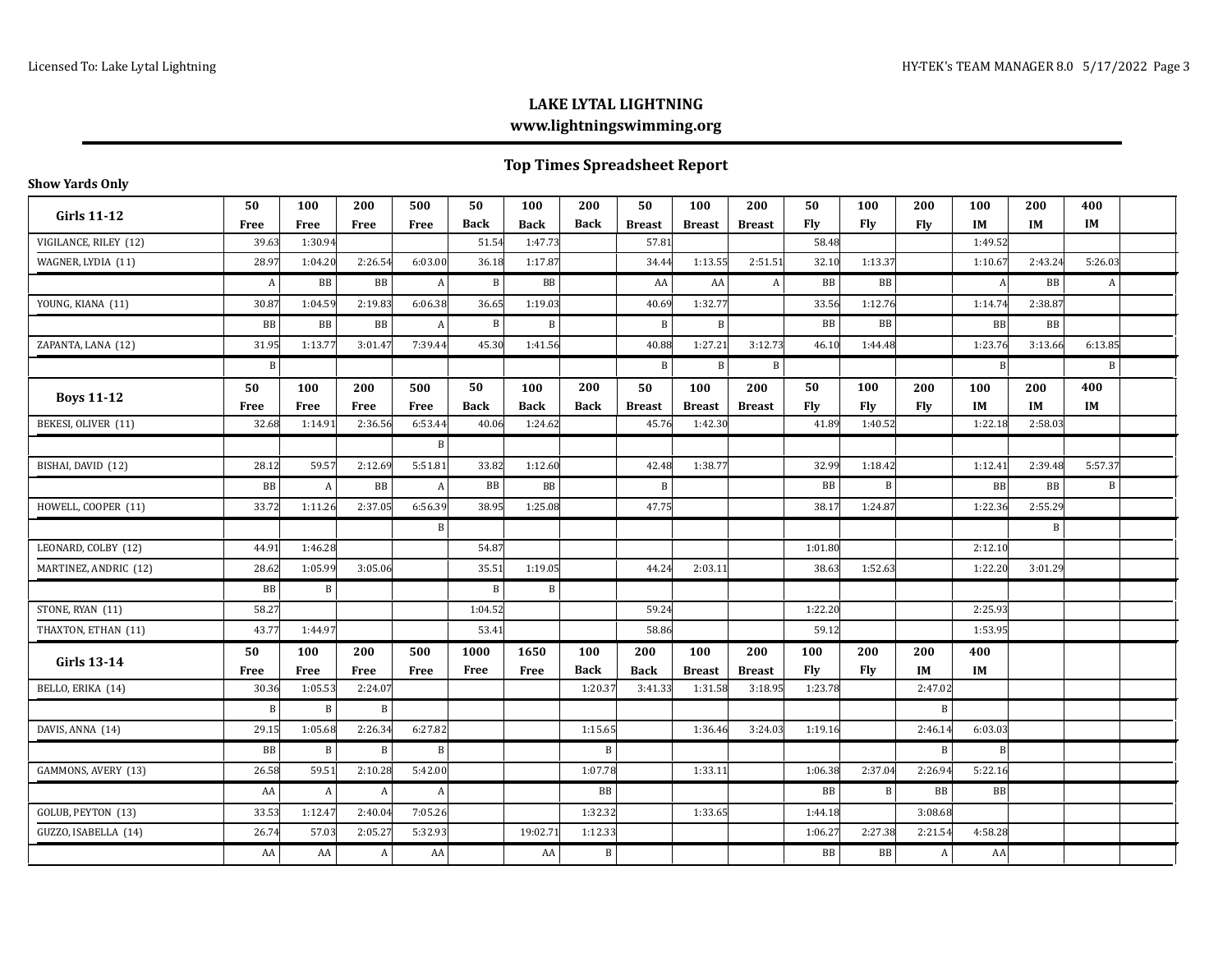|  | Show Yards Only |  |
|--|-----------------|--|
|--|-----------------|--|

| <b>Girls 13-14</b>        | 50           | 100              | 200          | 500            | 1000 | 1650     | 100          | 200          | 100            | 200           | 100              | 200        | 200          | 400       |  |  |
|---------------------------|--------------|------------------|--------------|----------------|------|----------|--------------|--------------|----------------|---------------|------------------|------------|--------------|-----------|--|--|
|                           | Free         | Free             | Free         | Free           | Free | Free     | <b>Back</b>  | <b>Back</b>  | <b>Breast</b>  | <b>Breast</b> | <b>Fly</b>       | <b>Fly</b> | IM           | IM        |  |  |
| HILLER, AUBREY (13)       | 28.73        | 1:01.86          | 2:17.90      | 6:25.85        |      |          | 1:14.01      |              | 1:23.92        | 3:09.60       | 1:08.68          | 3:28.95    | 2:34.93      | 5:31.36   |  |  |
|                           | BB           | BB               | BB           | $\vert$ B      |      |          | $\, {\bf B}$ |              | $\overline{B}$ | B             | BB               |            | BB           | BB        |  |  |
| LEVINE, ADDISON (14)      | 31.64        | 1:12.95          | 2:42.53      | 7:20.48        |      |          | 1:29.84      |              | 1:30.57        |               | 1:29.63          |            | 3:07.78      |           |  |  |
|                           | $\mathbf B$  |                  |              |                |      |          |              |              |                |               |                  |            |              |           |  |  |
| SAMPERIO, BRIANNA (13)    | 38.29        | 1:25.18          | 3:07.22      |                |      |          |              |              |                |               |                  |            | 3:29.10      |           |  |  |
| SCOPE, SAMANTHA (14)      | 26.66        | 58.08            | 2:03.72      | 5:33.64        |      |          | 1:04.89      | 2:23.02      | 1:24.18        |               | 1:05.68          | 2:36.62    | 2:26.64      | 5:16.64   |  |  |
|                           | AA           | $\boldsymbol{A}$ | AA           | AA             |      |          | $\vert$ A    | BB           | $\mathbf B$    |               | $_{\rm BB}$      | BB         | BB           | <b>BB</b> |  |  |
| SHEPLEY, MAKAYLA (13)     | 28.72        | 59.20            | 2:09.48      | 5:54.37        |      | 20:12.15 | 1:16.18      |              | 1:29.48        |               | 1:05.54          | 2:26.47    | 2:29.33      | 5:20.35   |  |  |
|                           | BB           | $\boldsymbol{A}$ | A            | B <sub>B</sub> |      | BB       | $\, {\bf B}$ |              |                |               | <b>BB</b>        | <b>BB</b>  | BB           | <b>BB</b> |  |  |
| VELEZ, CAMRYN (13)        | 29.68        | 1:03.03          | 2:28.20      | 6:38.50        |      |          | 1:11.47      |              | 1:36.91        |               | 1:15.16          |            | 2:43.52      |           |  |  |
|                           | BB           | BB               | $\vert$ B    | B              |      |          | B            |              |                |               | B                |            | B            |           |  |  |
| WOOD, MADELYNN (14)       | 26.73        | 1:00.32          | 2:10.90      | 6:06.43        |      |          | 1:14.39      | 2:42.05      | 1:23.87        |               | 1:06.96          |            | 2:38.00      | 5:28.12   |  |  |
|                           | AA           | $\boldsymbol{A}$ | BB           | B <sub>B</sub> |      |          | $\, {\bf B}$ | $\, {\bf B}$ | $\overline{B}$ |               | $_{\rm BB}$      |            | $\, {\bf B}$ | <b>BB</b> |  |  |
| ZARAZUA, SARAH (13)       | 30.57        | 1:09.79          | 2:31.85      | 6:56.83        |      |          | 1:23.39      |              | 1:37.20        |               | 1:14.19          | 2:54.34    | 3:05.36      | 6:21.46   |  |  |
|                           | $\, {\bf B}$ | $\, {\bf B}$     | B            |                |      |          |              |              |                |               | $\, {\bf B}$     |            |              |           |  |  |
| ZAVALA, CAROLINA (13)     | 46.60        | 1:42.59          |              |                |      |          |              |              |                |               |                  |            |              |           |  |  |
| ZAVALA, LUCERO (14)       | 30.75        | 1:09.14          |              |                |      |          | 1:29.69      |              | 1:43.44        |               |                  |            |              |           |  |  |
|                           | $\mathbf B$  | $\mathbf{B}$     |              |                |      |          |              |              |                |               |                  |            |              |           |  |  |
|                           | 50           | 100              | 200          | 500            | 1000 | 1650     | 100          | 200          | 100            | 200           | 100              | 200        | 200          | 400       |  |  |
| <b>Boys 13-14</b>         | Free         | <b>Free</b>      | Free         | Free           | Free | Free     | <b>Back</b>  | <b>Back</b>  | <b>Breast</b>  | <b>Breast</b> | <b>Fly</b>       | <b>Fly</b> | IM           | IM        |  |  |
| CAMPUZANO, SANTIAGO (13)  | 23.73        | 52.39            | 1:54.19      | 5:24.63        |      |          | 1:04.86      |              | 1:20.67        |               | 58.51            | 2:16.35    | 2:12.26      | 4:44.25   |  |  |
|                           | AA           | AA               | AA           | A              |      |          | BB           |              | B              |               | $\boldsymbol{A}$ | BB         | A            | A         |  |  |
| CARABALLO, CHRISTIAN (13) | 25.59        | 56.83            | 2:10.73      | 6:06.05        |      |          | 1:09.87      |              | 1:25.03        |               | 1:15.33          |            | 2:34.35      | 5:36.60   |  |  |
|                           | A            | BB               | BB           | B              |      |          | B            |              |                |               |                  |            | B            | B         |  |  |
| JONES, MAX (13)           | 28.56        | 1:01.43          | 2:17.01      | 6:05.01        |      |          | 1:15.87      |              | 1:16.36        | 2:51.57       | 1:31.51          |            | 2:36.75      | 5:50.05   |  |  |
|                           | $\, {\bf B}$ | $\, {\bf B}$     | B            | $\mathbf{B}$   |      |          |              |              | $\mathbf B$    | $\, {\bf B}$  |                  |            | $\, {\bf B}$ |           |  |  |
| LOPEZ, JAYDEN (13)        | 36.31        | 1:24.92          |              |                |      |          |              |              |                |               |                  |            |              |           |  |  |
| SABOCIK, AIDEN (13)       | 25.91        | 55.75            | 2:00.12      | 5:27.57        |      | 18:32.17 | 1:15.98      |              | 1:15.33        | 2:55.68       | 1:08.96          | 2:41.95    | 2:28.74      | 5:15.19   |  |  |
|                           | BB           | $\boldsymbol{A}$ | $\mathbf{A}$ | A              |      | A        |              |              | <b>BB</b>      | B             | $\, {\bf B}$     |            | $\, {\bf B}$ | BB        |  |  |
| WAGNER, JACOB (13)        | 28.14        | 1:02.63          | 2:13.99      | 5:51.05        |      |          | 1:16.14      |              | 1:17.70        | 2:40.30       | 1:13.40          | 2:31.85    | 2:31.59      | 5:12.27   |  |  |
|                           | B            | B                | B            | B <sub>B</sub> |      |          |              |              | B              | BB            |                  | B          | B            | BB        |  |  |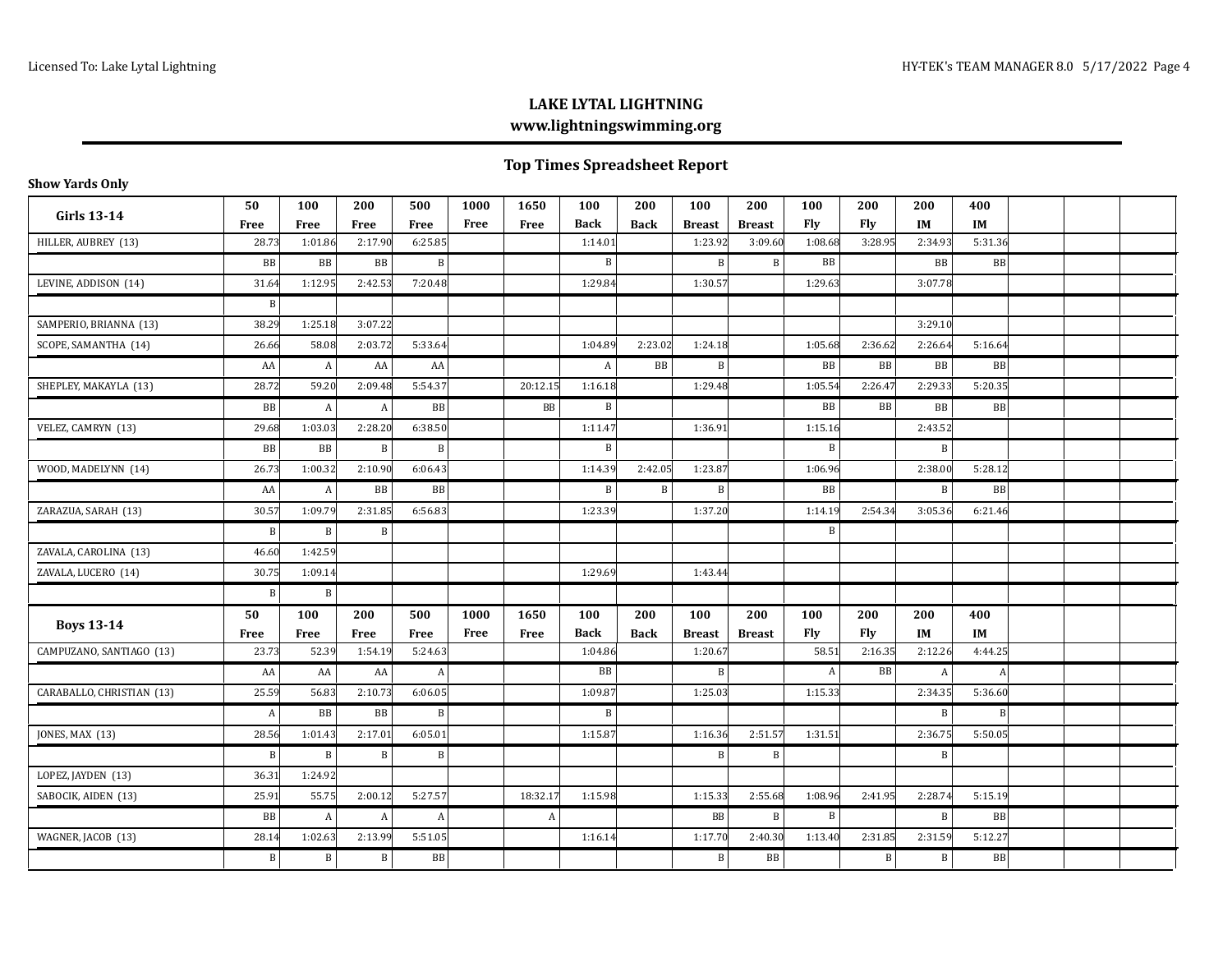| Show Yards Only |  |
|-----------------|--|
|-----------------|--|

|                           | 50               | 100          | 200     | 500          | 1000     | 1650     | 100         | 200         | 100           | 200           | 100       | 200     | 200       | 400       |  |  |
|---------------------------|------------------|--------------|---------|--------------|----------|----------|-------------|-------------|---------------|---------------|-----------|---------|-----------|-----------|--|--|
| <b>Boys 13-14</b>         | <b>Free</b>      | Free         | Free    | Free         | Free     | Free     | <b>Back</b> | <b>Back</b> | <b>Breast</b> | <b>Breast</b> | Fly       | Fly     | IM        | IM        |  |  |
| WARWICK, HARRISON (14)    | 31.92            | 1:03.50      |         |              |          |          | 1:20.20     |             | 1:34.35       |               | 1:21.71   |         |           |           |  |  |
|                           |                  | B            |         |              |          |          |             |             |               |               |           |         |           |           |  |  |
| WURTZ, LOGAN (13)         | 28.36            | 1:04.05      | 2:19.04 | 6:21.77      |          |          | 1:11.99     |             | 1:30.30       |               | 1:15.96   |         | 2:45.09   |           |  |  |
|                           | $\mathbf{B}$     | $\vert$ B    | B       | B            |          |          |             |             |               |               |           |         |           |           |  |  |
|                           | 50               | 100          | 200     | 500          | 1000     | 1650     | 100         | 200         | 100           | 200           | 100       | 200     | 200       | 400       |  |  |
| Girls 15 & Over           | Free             | Free         | Free    | Free         | Free     | Free     | <b>Back</b> | <b>Back</b> | <b>Breast</b> | <b>Breast</b> | Fly       | Fly     | <b>IM</b> | IM        |  |  |
| ALLAN, SAVANAH (15)       | 27.59            | 58.82        | 2:10.95 | 5:47.63      |          |          | 1:06.82     | 2:29.11     | 1:14.80       | 2:43.10       | 1:15.88   |         | 2:22.10   | 5:32.63   |  |  |
|                           | BB               | $\mathbf{A}$ | BB      | BB           |          |          | BB          | BB          | BB            | BB            |           |         | A         | B         |  |  |
| AULD, GRACE (15)          | 27.77            | 57.65        | 2:01.51 | 5:25.96      | 11:45.80 | 19:55.19 | 1:18.52     | 2:41.92     | 1:15.89       | 2:45.24       | 1:13.46   |         | 2:28.97   | 5:34.23   |  |  |
|                           | BB               | A            | AA      | AA           | A        | BB       |             | B           | BB            | BB            | $\vert$ B |         | BB        | B         |  |  |
| BISHAI, ANGELA (16)       | 33.01            | 1:14.69      | 2:42.63 | 6:50.10      |          |          | 1:32.47     |             | 1:46.33       |               | 1:33.63   |         | 3:13.63   |           |  |  |
| GARCIA, CAMILA (16)       | 26.59            | 57.38        | 2:04.38 | 5:38.46      |          | 20:20.68 | 1:09.79     | 2:32.77     | 1:12.32       | 2:32.70       | 1:03.15   | 2:19.55 | 2:18.96   | 4:57.03   |  |  |
|                           | A                | $\mathbf{A}$ | A       | A            |          | BB       | B           | B           | A             | AA            | A         | A       | A         | A         |  |  |
| GISONNI, ISABELLA (15)    | 26.26            | 57.48        | 2:02.76 | 5:38.30      |          |          | 1:06.26     | 2:26.83     | 1:24.84       |               | 1:04.58   |         | 2:26.34   | 5:15.22   |  |  |
|                           | A                | $\mathbf{A}$ | A       | A            |          |          | BB          | BB          | B             |               | BB        |         | BB        | <b>BB</b> |  |  |
| HARTLEY, DELIA (15)       | 29.26            | 1:03.34      | 2:19.64 |              |          |          | 1:24.30     |             | 1:27.01       |               | 1:26.20   |         | 2:48.81   |           |  |  |
|                           | BB               | BB           | B       |              |          |          |             |             |               |               |           |         |           |           |  |  |
| HERNANDEZ, VALENTINA (15) | 27.04            | 59.74        | 2:22.12 | 6:07.44      |          |          | 1:11.40     | 2:54.73     | 1:34.64       |               | 1:04.86   | 3:00.45 | 2:34.75   |           |  |  |
|                           | $\boldsymbol{A}$ | <b>BB</b>    | B       | <b>BB</b>    |          |          | $\mathbf B$ |             |               |               | <b>BB</b> |         | <b>BB</b> |           |  |  |
| HILLER, MORGAN (15)       | 27.06            | 55.56        | 2:06.44 | 5:45.07      |          |          | 1:10.19     |             | 1:09.59       | 2:35.37       | 1:04.21   | 2:52.67 | 2:17.84   | 4:59.24   |  |  |
|                           | $\boldsymbol{A}$ | AA           | A       | <b>BB</b>    |          |          | B           |             | AA            | A             | <b>BB</b> |         | A         | A         |  |  |
| HUGHES, CARLIN (15)       | 25.18            | 55.44        | 2:01.21 | 5:29.62      |          |          | 1:01.50     | 2:18.49     | 1:18.75       |               | 1:07.27   | 2:48.61 | 2:23.49   | 5:13.67   |  |  |
|                           | AA               | AA           | AA      | A            |          |          | A           | A           | BB            |               | BB        |         | <b>BB</b> | <b>BB</b> |  |  |
| LEONARD, MARLIE (15)      | 34.70            | 1:20.48      | 2:57.60 | 7:53.84      |          |          | 1:30.28     |             | 2:10.43       |               |           |         | 3:34.15   |           |  |  |
| LITTLE, LAUREN (16)       |                  | 1:18.95      |         |              |          |          | 1:37.71     |             | 1:42.59       |               | 1:48.93   |         |           |           |  |  |
| MACCLOUD, AVERY (16)      | 27.88            | 1:01.18      | 2:14.28 | 6:28.24      |          |          | 1:20.00     |             | 1:21.79       | 2:53.43       | 1:17.05   | 3:45.87 | 2:34.01   | 5:32.02   |  |  |
|                           | BB               | BB           | BB      | $\, {\bf B}$ |          |          |             |             | B             | $\, {\bf B}$  |           |         | BB        | B         |  |  |
| MANZANO, MELANIE (15)     | 27.03            | 59.10        | 2:07.72 | 5:48.75      |          |          | 1:10.33     |             | 1:28.43       |               | 1:11.27   | 2:57.30 | 2:38.34   | 5:38.68   |  |  |
|                           | A                | BB           | A       | BB           |          |          | B           |             |               |               | B         |         | B         | B         |  |  |
| MERCADO, ABIGAIL (15)     | 40.81            | 1:29.87      |         |              |          |          |             |             |               |               |           |         |           |           |  |  |
| MESEROLE, GABRIELLA (15)  | 25.73            | 56.89        | 2:02.27 | 5:24.75      | 11:20.27 | 18:23.37 | 1:06.12     | 2:27.36     | 1:13.06       | 2:37.57       | 1:00.18   | 2:13.75 | 2:16.50   | 4:58.40   |  |  |
|                           | AA               | $\mathbf{A}$ | AA      | AA           | AA       | AA       | BB          | BB          | A             | A             | AA        | AA      | AA        | A         |  |  |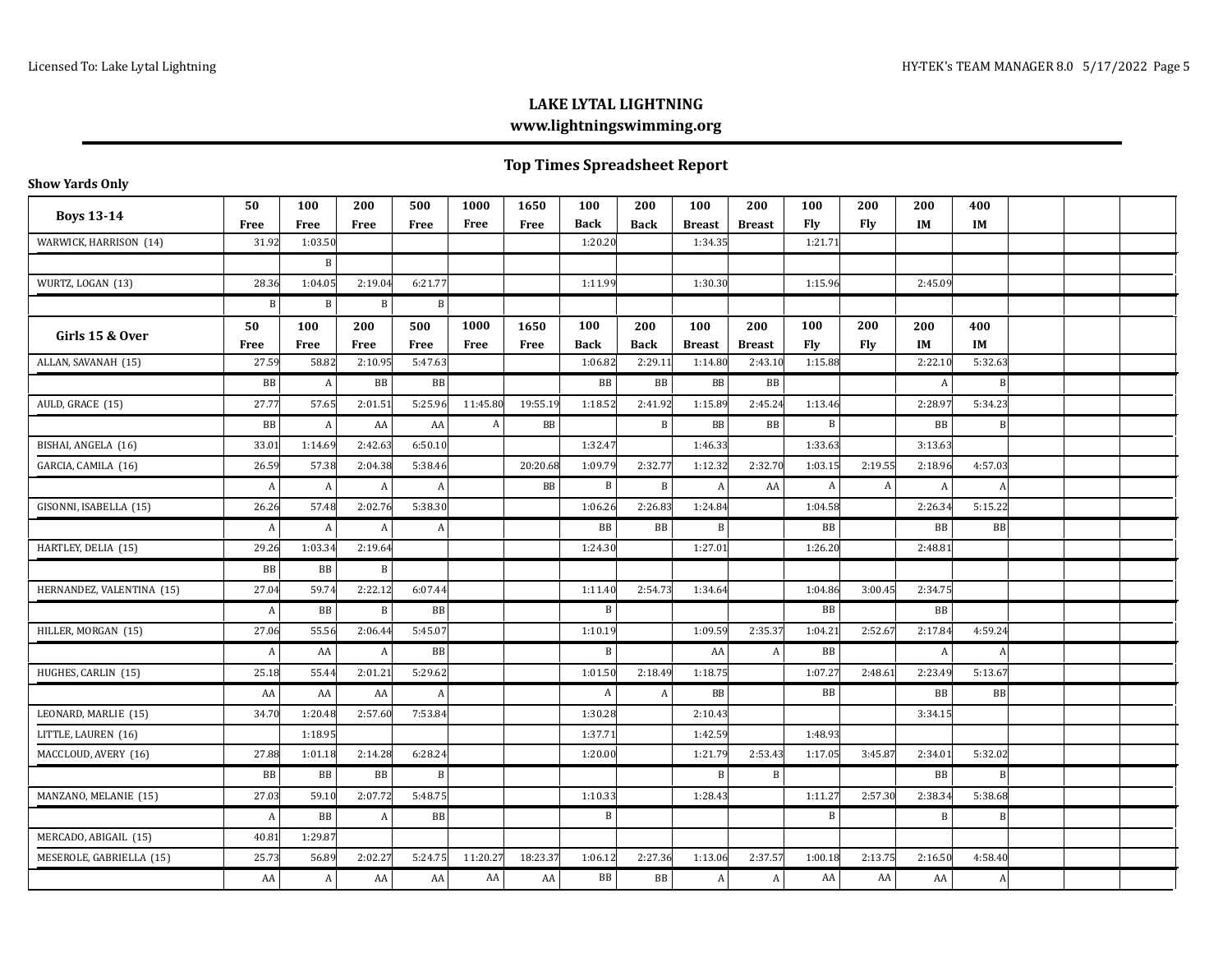| <b>Show Yards Only</b>                      |            |             |              |             |              |              |                    |                    |                      |                      |              |              |                  |           |  |  |
|---------------------------------------------|------------|-------------|--------------|-------------|--------------|--------------|--------------------|--------------------|----------------------|----------------------|--------------|--------------|------------------|-----------|--|--|
| Girls 15 & Over                             | 50<br>Free | 100<br>Free | 200<br>Free  | 500<br>Free | 1000<br>Free | 1650<br>Free | 100<br><b>Back</b> | 200<br><b>Back</b> | 100<br><b>Breast</b> | 200<br><b>Breast</b> | 100<br>Fly   | 200<br>Fly   | 200<br>IM        | 400<br>IM |  |  |
| PAPADOPOULOS, AVA (15)                      | 26.13      | 54.80       | 1:59.85      | 5:27.76     |              |              | 1:00.65            | 2:12.08            | 1:23.81              |                      | 1:07.90      |              | 2:19.55          |           |  |  |
|                                             | A          | AA          | AA           | AA          |              |              | AA                 | AA                 | $\vert$ B            |                      | BB           |              | A                |           |  |  |
| PEREZ, CAROLINE (15)                        | 25.59      | 55.86       | 2:01.59      | 5:33.98     |              | 19:25.48     | 1:01.99            | 2:20.48            | 1:21.40              |                      | 1:06.18      |              | 2:23.93          | 5:20.70   |  |  |
|                                             | AA         | AA          | AA           | A           |              | A            | A                  | BB                 | $\, {\bf B}$         |                      | BB           |              | BB               | BB        |  |  |
| RASMUSSEN, ISABELLA (17)                    | 25.94      | 56.67       | 2:01.86      | 5:24.39     |              |              | 1:06.51            |                    | 1:28.15              |                      | 1:04.39      | 2:42.33      | 2:23.69          | 5:08.09   |  |  |
|                                             | A          | A           | AA           | AA          |              |              | BB                 |                    |                      |                      | BB           | $\mathbf{B}$ | BB               | BB        |  |  |
| ROY, LILLIAN (16)                           | 27.60      | 58.56       | 2:12.41      | 5:51.48     |              |              | 1:13.92            | 2:40.15            | 1:29.71              |                      | 1:08.99      | 2:55.32      | 2:36.78          | 5:37.75   |  |  |
|                                             | BB         | A           | BB           | BB          |              |              | $\mathbf B$        | $\, {\bf B}$       |                      |                      | BB           |              | $\, {\bf B}$     | B         |  |  |
| SALCEDO, SARA (17)                          | 27.17      | 59.22       | 2:10.66      | 6:00.79     |              | 21:00.49     | 1:11.10            | 2:35.80            | 1:16.59              | 2:51.95              | 1:14.42      | 2:59.46      | 2:29.76          | 5:23.21   |  |  |
|                                             | <b>BB</b>  | BB          | $_{\rm BB}$  | <b>BB</b>   |              | <b>BB</b>    | $\mathbf B$        | $\, {\bf B}$       | <b>BB</b>            | $\mathbf{B}$         |              |              | BB               | BB        |  |  |
| SHARP, ANGELINA (17)                        | 24.90      | 54.52       | 2:02.19      | 5:47.92     |              |              | 1:09.51            | 2:30.25            | 1:22.43              |                      | 58.81        | 2:22.95      | 2:22.65          | 5:10.22   |  |  |
|                                             | AA         | AA          | A            | BB          |              |              | B                  | $\mathbf{B}$       | $\, {\bf B}$         |                      | AA           | BB           | BB               | <b>BB</b> |  |  |
| STONE, ELIZABETH (15)                       | 35.35      | 1:22.38     |              |             |              |              | 1:39.39            |                    | 2:05.39              |                      |              |              |                  |           |  |  |
| WAGNER, MIKAYLA (15)                        | 26.44      | 58.80       | 2:04.29      | 5:42.54     |              |              | 1:12.19            |                    | 1:16.13              |                      | 1:08.57      | 2:33.87      | 2:27.63          | 5:10.07   |  |  |
|                                             |            |             |              |             |              |              |                    |                    |                      |                      |              |              |                  |           |  |  |
|                                             | A          | A           | A            | A           |              |              | B                  |                    | BB                   |                      | <b>BB</b>    | $\vert$ B    | BB               | BB        |  |  |
|                                             | 50         | 100         | 200          | 500         | 1000         | 1650         | 100                | 200                | 100                  | 200                  | 100          | 200          | 200              | 400       |  |  |
| Boys 15 & Over                              | Free       | Free        | Free         | Free        | Free         | Free         | <b>Back</b>        | <b>Back</b>        | <b>Breast</b>        | <b>Breast</b>        | Fly          | <b>Fly</b>   | IM               | IM        |  |  |
| BAILEY, COURTNEY (16)                       | 25.12      | 54.91       | 1:58.63      | 5:45.23     |              |              | 1:07.78            |                    | 1:22.69              |                      | 1:03.30      | 2:32.60      | 2:21.01          | 5:15.77   |  |  |
|                                             | BB         | BB          | BB           | B           |              |              | $\mathbf{B}$       |                    |                      |                      | B            |              | $\, {\bf B}$     | B         |  |  |
| BALFOUR, SEBASTIAN (16)                     | 26.33      | 57.35       | 2:07.20      | 5:53.62     |              |              | 1:11.73            | 2:38.19            | 1:29.17              |                      | 1:02.79      |              | 2:26.75          |           |  |  |
|                                             | <b>BB</b>  | BB          | $\mathbf{B}$ | B           |              |              |                    |                    |                      |                      | B            |              | $\, {\bf B}$     |           |  |  |
| CAMPUZANO, ARTURO (15)                      | 24.17      | 52.82       | 1:52.62      | 5:08.67     |              |              | 58.69              | 2:09.02            | 1:16.29              | 3:06.25              | 57.86        | 2:23.87      | 2:09.06          | 4:40.19   |  |  |
|                                             | A          | A           | $\mathbf{A}$ | A           |              |              | BB                 | <b>BB</b>          | $\, {\bf B}$         |                      | A            | $\mathbf{B}$ | $\boldsymbol{A}$ | A         |  |  |
| CARAMB, MANUEL (15)                         | 24.55      | 52.69       | 1:54.44      | 5:10.09     |              |              | 1:17.69            |                    | 1:05.18              | 2:24.86              | 1:04.00      | 2:38.88      | 2:09.29          | 4:43.15   |  |  |
|                                             | BB         | A           | A            | A           |              |              |                    |                    | A                    | BB                   | B            |              | A                | <b>BB</b> |  |  |
| GIL, VICTOR (16)                            | 22.78      | 49.73       | 1:50.89      | 5:00.17     |              |              | 1:01.85            |                    | 1:01.30              | 2:17.45              | 55.68        |              | 2:10.55          | 4:44.94   |  |  |
|                                             | AA         | AA          | AA           | AA          |              |              | BB                 |                    | AA                   | AA                   | $\mathbf{A}$ |              | BB               | <b>BB</b> |  |  |
| HOWELL, CAMERON (15)                        | 29.82      | 1:04.06     | 2:17.62      | 6:04.84     |              |              | 1:16.70            |                    | 1:37.58              |                      | 1:14.59      |              | 2:44.16          | 6:07.80   |  |  |
|                                             |            |             |              | B           |              |              |                    |                    |                      |                      |              |              |                  |           |  |  |
| MARCELLUS, BRENDAN (17)<br>NEAL, VINCE (19) | 28.02      | 1:01.81     | 2:18.41      | 6:52.97     |              |              | 1:41.54            |                    | 1:43.08              |                      | 1:16.95      |              | 3:07.49          |           |  |  |